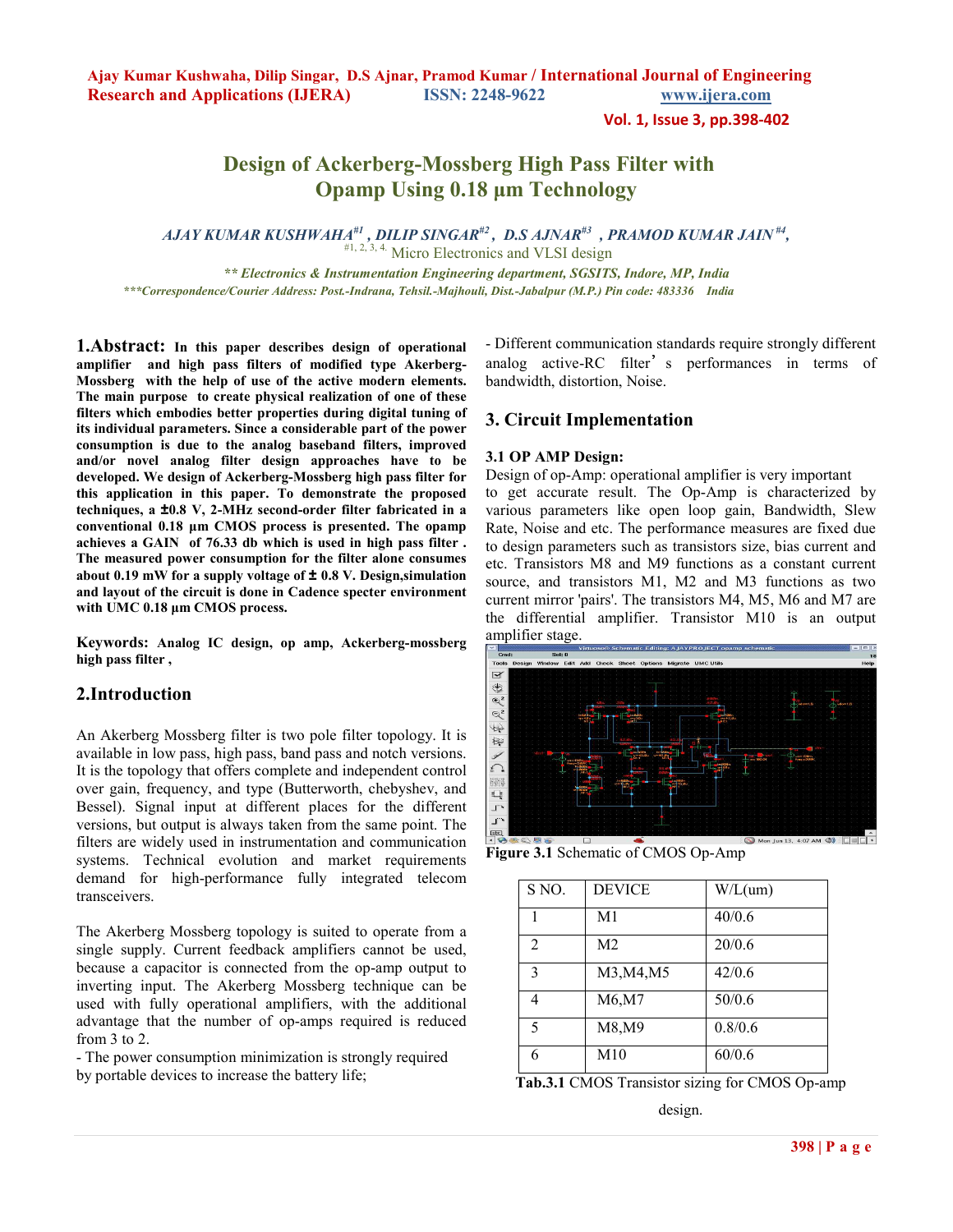**Vol. 1, Issue 3, pp.398-402**

## **4. Result of op-amp**

## **4.1 Gain and Phase of op-amp:**



**Tab.4.1** SUMMARY OF EXPERIMENTAL RESULTS

| S.NO. | Experimental         | Results Value        |
|-------|----------------------|----------------------|
|       |                      |                      |
| 1     | Open loop Gain       | 76 dB                |
| 2     | 3dB frequency        | $150$ kHz            |
| 3     | Unity Gain Frequency | $10 \text{ MHz}$     |
| 4     | <b>Slew Rate</b>     | $2.344$ V/ $\mu$ sec |
| 5     | Power dissipation    | $0.50$ My            |
| 6     | Load capacitance     | $0.1$ pf             |
| 7     | Input Offset Voltage | $1.46$ mV            |
| 8     | PSRR                 | 80dB                 |
| 9     | <b>CMRR</b>          | 91 dB                |

# **4.2 Layout of op-amp:**



# **4.3 DRC (Design Rule Check) of OPAMP:**



**5. Architecture of Ackerberg-Mossberg High Pass Filter** 

Figure 5.1 shows the Ackerberg-Mossberg high pass filter using the AM biquad topology. It is the suitable filter structure needed to achieve high filter pole frequency for a given unity bandwidth. The biquad is the slightly modified form of the original AM biquad. In which C2 will be omitted and a resister will be added in parallel with C1 of the first integrator to control Q factor. The advantage of the modification is that it allows the adjustment of Q factor by adjusting the value of C2 only for given value of C1. The pole frequency is depends on the value of C1 and C2. In the above figure four op-amp filters (so called quads) are used in one integrated circuit. The circuit can be adjusted in a non-interactive manner for precise filter parameter. A3 is non-inverting op-amp amplifier and A1, A2,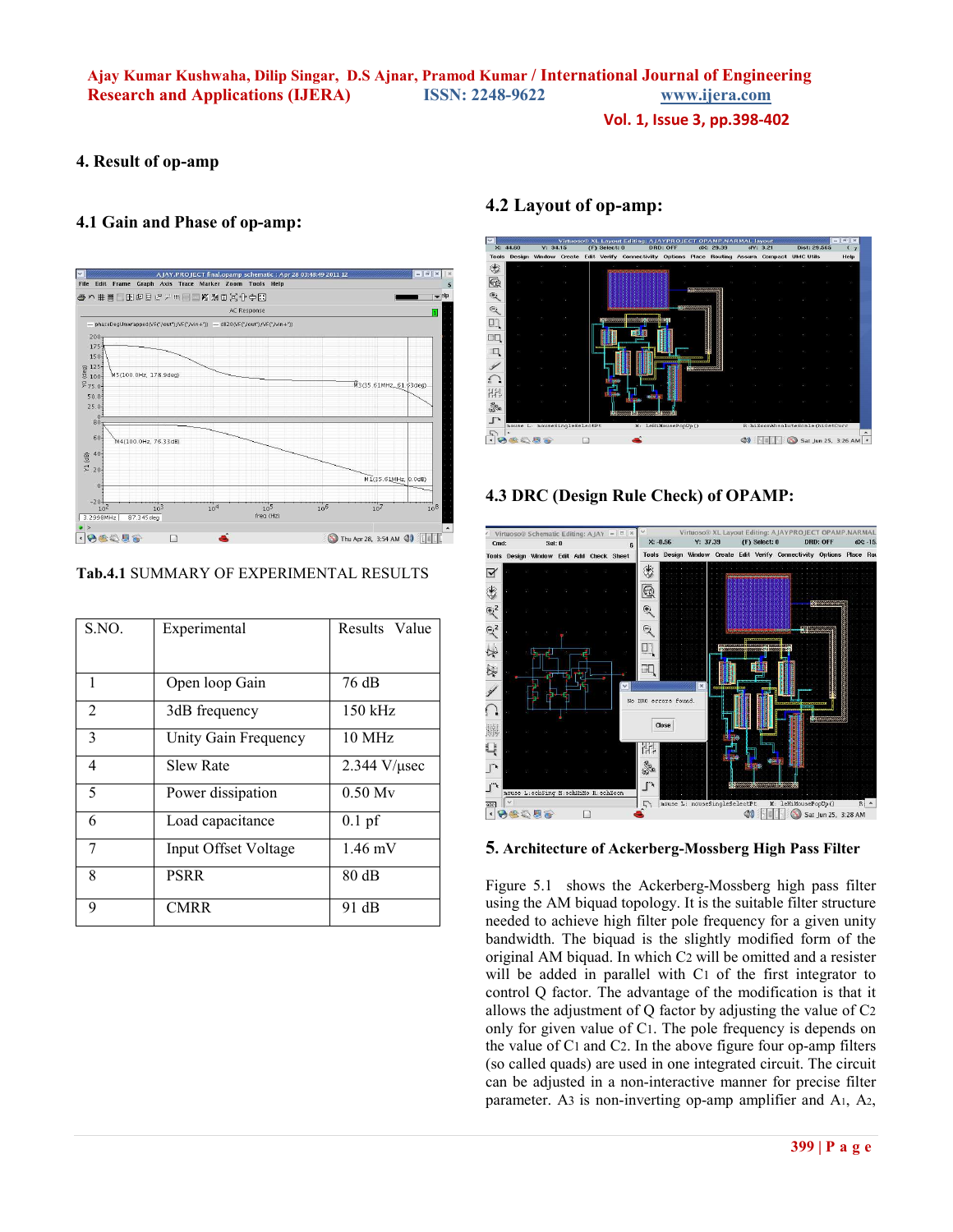### **Vol. 1, Issue 3, pp.398-402**

A4 are the inverting amplifier. The A1 and A3 have no dc feedback path in between and converted the signal directly. Quality factor is set by the resistor QR.



**Figure 5.1** Schematic of Ackerberg-Mossberg high pass filter



**Figure 5.2** AC Respone of Ackerberg –Mossberg high pass filter:

### **Experimental Results Value**

Open loop Gain  $\geq 40$  dB Input referred noise(1KHz)  $\leq 160$  nV/ $\sqrt{\text{Hz}}$ Power dissipation  $\leq 0.52$  mW  $PSRR(Vdd) \geq 29db$ 

**Figure 5.1.** Schematic on Ackerberg-Mossberg High Pass Filter The output of a second-order high-pass filter with a very high quality factor responds to a step input by quickly rising above, oscillating around and eventually converging to a steady-state value. The high pass filter gain is controlled by R/K, varying the value of this resistor the gain can be adjusted to our specifications of the filter. We will consider this on the Ackerberg-mossberg high pass circuit . The high pass output filter realizes for C1, C2 and indicated resistors.

**High pass filters:** The transfer function  $Hhp(\omega)$  of an ideal

highpass filter is defined as follows:

$$
H_{hp}(\omega) = \begin{cases} 0 & |\omega| \leq \omega_c \\ A & |\omega| > \omega_c, \end{cases}
$$

Where  $\omega c$  is the cut-off frequency of the filter. In other words, the transfer function of an ideal highpass filter  $Hhp(\omega)$  is related to the transfer function of an ideal lowpass  $\tilde{\text{F}}$ filter Hhp( $\omega$ ) by the following relationship:

$$
Hhp(\omega) = A - HLP(\omega)
$$

The pass band of the low pass filter is given by  $\omega c < |\omega| < \infty$ , while the stopband of the lowpass filter is given by  $|\omega| = \omega_c$ . As was the case for the ideal lowpass filter, the phase  $\langle Hhp(\omega)$  of an ideal highpass filter is zero for all frequencies.

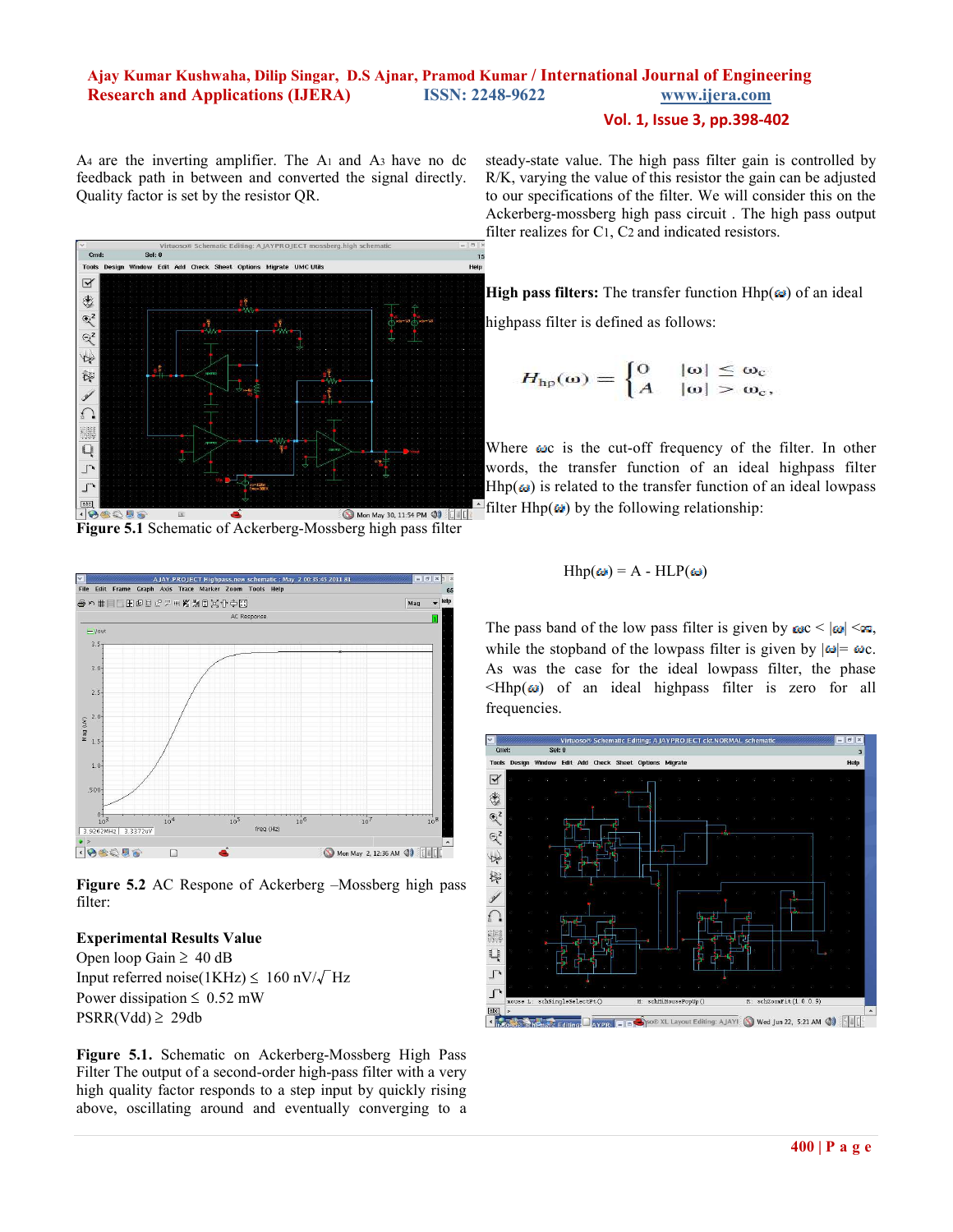## **Vol. 1, Issue 3, pp.398-402**

### **5.3 Layout of high pass filter:**



## **6. Conclusion**

In this design, a low-voltage CMOS active RC High Pass Filter is designed using a Akerberg Mossberg topology. The Proposed techniques can be used to design low-voltage and Low-power active RC high pass filter in a standard CMOS process. To demonstrate the proposed techniques, a 0.8V and 2-MHz second-order filter implemented in a standard 0.18µm CMOS process

### **Reference**

[1] A. M. Durham, W. Redman-White, and J. B. Hughes, "High linearity Continuous -time filters in 5-V VLSI CMOS IEEE Journal of Solid-State Circuits, volume 27, page no. 1270-1276 Sept.1992.

[2] M. De Matteis1, S. D Amico A. Baschirotto "Advanced Analog Filters for Telecomm-unications IEEE Journal of Solid-State Circuits, volume 65, page no. 06–12, Sept. 2008.

[3] H. Huang and E. K. F. Lee, "Design of low - voltage CMOS continuous time filter with on chip automatic tuning IEEE Journal of Solid-State Circuits, volume 36 page no. 1168-1177 Aug. 2005.

[4] Eri Prasetyo, Dominique Ginhac Michel Paindavoine, Design and Implementation a 8 bits Pipeline Analog to Digital Converter in the Technology 0.6 um CMOS Process Makalah ada di prosiding ISSM05, Paris,  $30<sup>th</sup>$  September – 1st October 2005.

[5] AKERBERG, D:' Comparison of method for active RC telecommunication Theory, Royal Institute Technology, Stockholm, Sweden, technical report 19, June 1999

### **Authors Profile:**

### **AJAY KUMAR KUSHWAHA**



MTECH degree in Microelectronics and VLSI Design from SGSITS Indore 2011, working in the field of VLSI Design. B.E degree electronics and communication engineering from Rajiv Gandhi technical university Bhopal ,INDIA in 2009.

#### **DILIP SINGAR**



Dilip Singar received the B.E. degree in Electronics and Communication Engineering from Rajiv Gandhi Technical University Bhopal, india in 2008 and M.Tech in Microelectronics and VLSI Design from S.G.S.I.T.S. Indore, India in 2010. He is now working as lecturer in Department of Electronics & Communication Engineering, KCBTA Indore, India Recently he is working with analog filter design and analysis.

### **D.S AJNAR**



 He has received the B.E. degree inElectronics and Communication Engineering from D.A.V.V.University, India in 1993 and M.E. Degree in Digital Techniques & Instrumentation Engineering from Rajiv Gandhi Technical University Bhopal, India in 2000. He has been teaching and in research Profession since 1995. He is now working as Reader in Department of Electronics & Instrumentation Engineering, S.G.S.I.T.S Indore, India. His interest of research is in Designing of analog filter and Current conveyer.